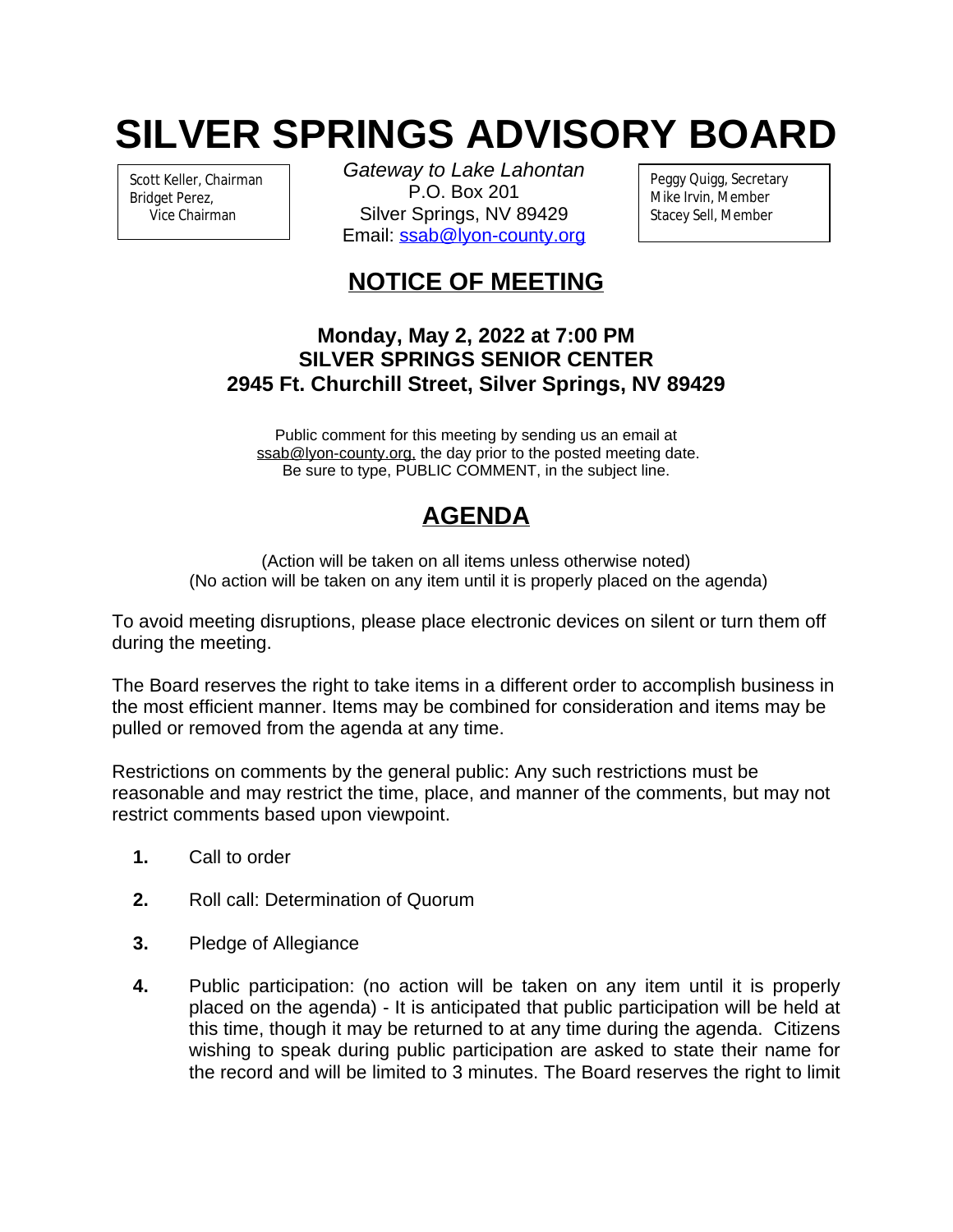or extend this time limit. The Board will conduct public comment after discussion of each agenda action item, but before the Board takes any action.

- **5.** Action Item: Approve the agenda for May 2, 2022.
- **6.** For Possible Action: Approve minutes of meeting on March 7, 2022.
- **7.** Community reports:

This time is reserved for Elected & Appointed officials as well as Community Organizations, there may or may not be a representative present for a report. This list is just a representation, the board reserves the right to add representatives that are present for the meeting. Reports are limited to a 2 minute time limit; however, the Board reserves the right to reduce or extend this time limit

- A. Lyon County Animal **Services**
- B. Silver Springs- Stagecoach Hospital District
- C. Lyon County Library Board
- D. Silver Springs Area
- E. Silver Stage High School
- F. Chamber of Commerce
- G. Lyon County Sheriff's **Department**
- H. Lyon County Planning Commissioner(s)
- I. Lyon County Board of Commissioner(s)
- **8.** For Reports Only: Review and discussion of required Citizen Advisory Board Handbook and Open Meeting Law training along with the files retention compliance is completed.
- **9.** Correspondence
- **10.** Chair and Board Member comments
- **11.** Public participation: (no action will be taken on any item until it is properly placed on the agenda) - It is anticipated that public participation will be held at this time, though it may be returned to at any time during the agenda. Citizens wishing to speak during public participation are asked to state their name for the record and will be limited to 3 minutes. The Board reserves the right to limit or extend this time limit. The Board will conduct public comment after discussion of each agenda action item, but before the Board takes any action.
- **12.** Adjourn

This agenda has been posted in accordance with the open meeting law at the Lyon County Administrative Complex and on the Lyon County and Nevada State Websites; [http://www.lyon-county.org,](about:blank) [https://notice.nv.gov/Notice.](about:blank)